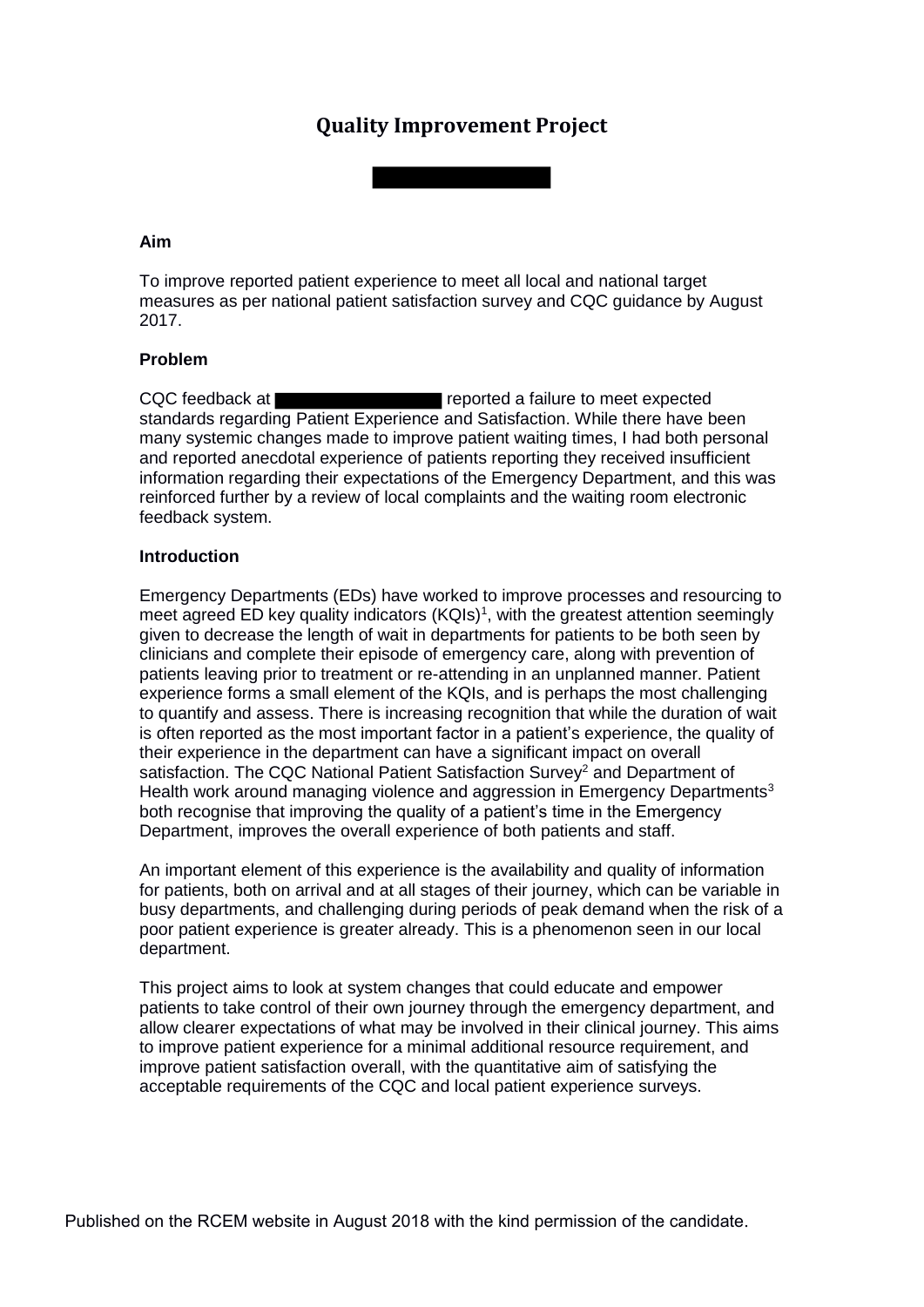#### **Identification, Analysis of Problem & Current practice**

Currently, patients arrive to the ED by various means, most commonly selfpresenting to reception, or via an Emergency Ambulance. Patients will be registered with the ED via either route, before a triage assessment by a member of the nursing staff. The gold standard for triage assessment is that it should happen within 15 minutes, and a patient can be offered any urgent medication for symptom relief, or initial clinical investigations can be commenced. At present an ambulant patient would commonly be asked by reception staff to take a seat in the waiting room and await triage assessment as a basic level of information, while a non-ambulant patient would be transferred to a cubicle and assigned a nurse.

After triage, an ambulant patient would now wait, most commonly in the main waiting area, after triage, for assessment by a decision-making clinician and the gold standard for this assessment is that it should commence within an hour of initial arrival. Once the ambulant patient is assessed they will either be discharged or admitted to the hospital, or the clinician will provide further treatments and potentially undertake further investigations, most commonly bloods test or radiological investigations. Once more the ambulant patient will commonly await the results of these investigations and subsequent clinical decisions in the main waiting area, before they are reviewed with a decision regarding hospital admission or discharge, and any treatment and follow-up required. Currently there is no standardised information to patients regarding this process, and the patient relies on each clinical interaction to understand each step in the journey. When the patient is not with a clinician, their current single point of contact with the department is the main reception desk.

The non-ambulant patient follows a similar pathway, but commonly remains in a set cubicle under the care of a named nurse caring for 4 patients simultaneously, and will have regular access to that nurse via an alert bell, along with room for their family/friends in their cubicle and visible access to other clinical staff when required.

When a patient is admitted from either area, they will likely be informed verbally and should relatives enquire, a named ward can be provided if it has been confirmed. Patients who are discharged will ideally be provided with written and verbal information regarding advice and clinical follow-up but this is at the discretion of the assessing clinician. Some clinical follow up information has standardised documentation while others do not.

The CQC data clearly identify a problem in the sense that patients reporting on their own experience are expressing a dissatisfaction with the current system. To further investigate individual patients' experience to understand this better would be intensive to gain any reliable sense of what interventions would best address the problem. Given the aims of this project, a "Driver diagram" was a useful exercise to highlight interventions that could best ultimately satisfy the patient experience quality indicators, taking into account that the Kings Fund work was based on extensive patient feedback. While the structure of this project is to introduce a main single intervention, the driver diagram allows not only to consider the content of a patient leaflet, but also the delivery of it within the department.

The ED waiting area has an electronic system in place for patients to indicate their level of satisfaction with their experience, and provide more detailed feedback. Such opportunistic feedback is at risk of bias, as those with negative experiences are more likely to provide comments, and these may be given at the peak of a stressful experience, but regardless the details in the statements given can be of great use in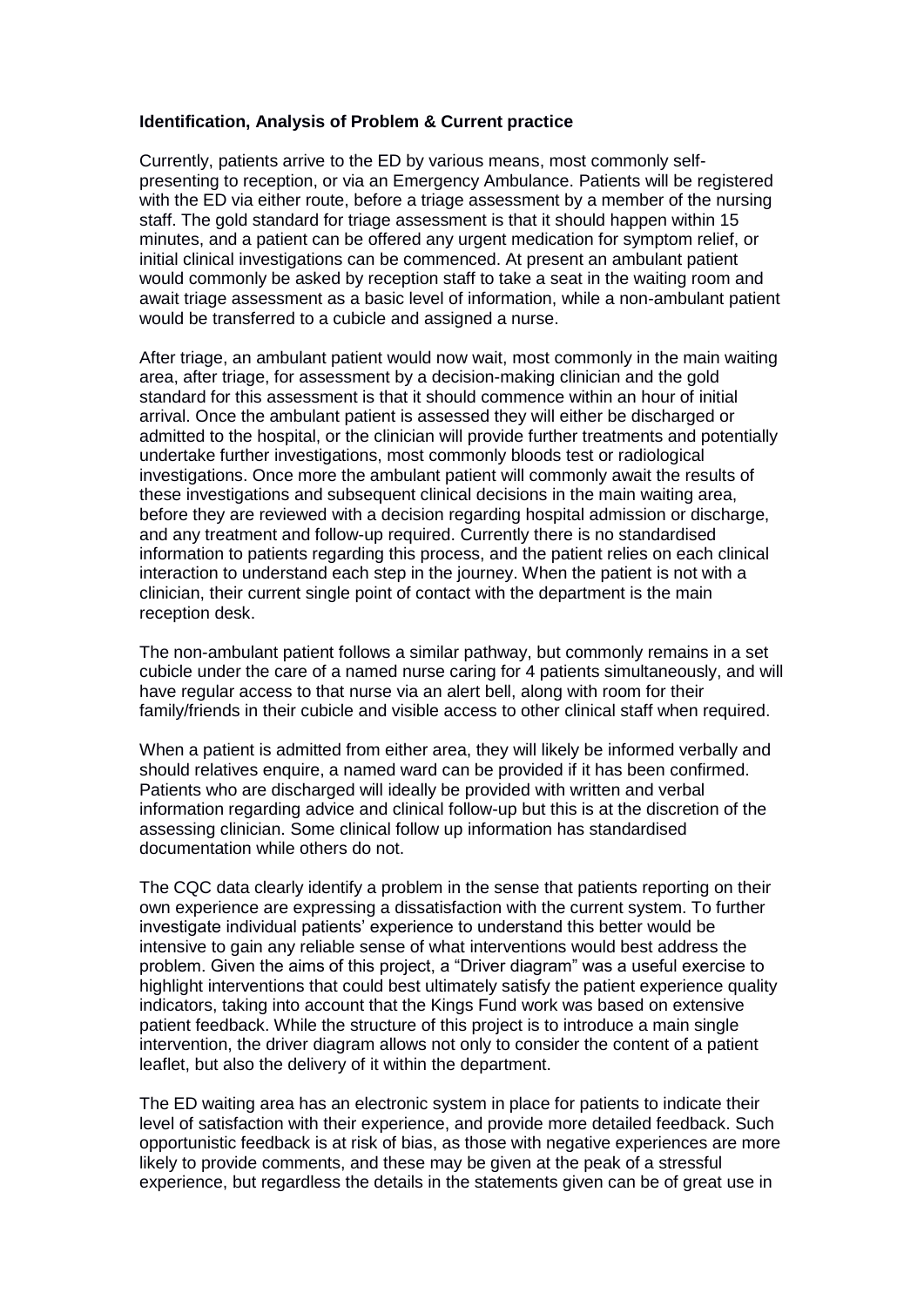identifying areas of concern. Informal discussions with clinical staff were also useful to establish key trends where clinicians have patients who have expressed a direct dissatisfaction with their experience in the ED. While this is not as reliable as survey data, it perhaps accessed a different patient group to those who would be engaged in the survey process.

Some quotes taken from the electronic waiting room feedback demonstrate the focus on a lack of information regarding what patients are waiting for, and that lack of understanding regarding the purpose and workings or an emergency department are crucial to the context of a patient's experience.

Fig 1 : Quotes from electronic ED waiting room feedback

- POOR TRIAGE, TERRIBLE COMMUNICATION WITH PATIENTS
- 5 HOUR WAIT AND COUNTING
- POOR CUSTOMER SERVICE
- TOO LONG WAIT FOR HEAD/FACE INJURYS.
- I HAVE BEEN HERE FOR 8 HOURS AND PEOPLE ARE ONLY BEING SEEN AT A RATE OF ONE PER HOUR.
- WE HAVE BEEN HERE FOR 8 HOURS AND STILL WAITING TO BE TOLD WHAT THE XRAY SAYS
- YOU ARE ONLY CALLING 2 PEOPLE THEN NOTHING FOR A HOUR THIS IS TOTALY NOT ON
- ON ARRIVAL TOLD IT WOULD BE A 4-5 HOUR WAIT. 6HOURS 20MINS LATER WE WERE INFORMED IT WOULD BE 7 HOURS. 8 HOURS 30 MINS LATER WE ARE STILL WAITING **MATTERS**
- THE TIME IT TAKES THE DOCTORS TO CALL THE NEXT PERSON IN IS TAKEING THE MICK
- I AM DYING IN PAIN FOR 5 HOURS
- SIX HOURS WAITING FOR SURGERY WITHOUT ANY TREATMENT OR CONDITIONS FOR WAITING.
- TOO MANY PAINFULL AND HAVE TO WAIT WITHOUT SEATING, WITH NO ANSWERS BY THE STAFF.
- LONG WAIT FOR RESULTS OF XRAY...............UNACCEPTABLE
- 2 HOURS FOR X RAY RESULTS
- IVE BEAN WAITING THE LAST 3 HOURS FOR NOTHING
- 1 HOUR MINIMUM TO BE SERVED
- STILL WAITING FOR PAINKILLERS
- NOT CLEAR WHAT A&E IS MEANT FOR? WHAT KIND OF ACCIDENTS, ETC.
- WAIT TOO LONG FOR A BLEEDING ON HEAD UNACCEPTABLE
- WAITING FOR THE DOCTOR FOR AN HOUR
- I WAIT TWO HOURS AND NOTHING HAPPEN
- WAIT TOO LONG FOR TRAUMA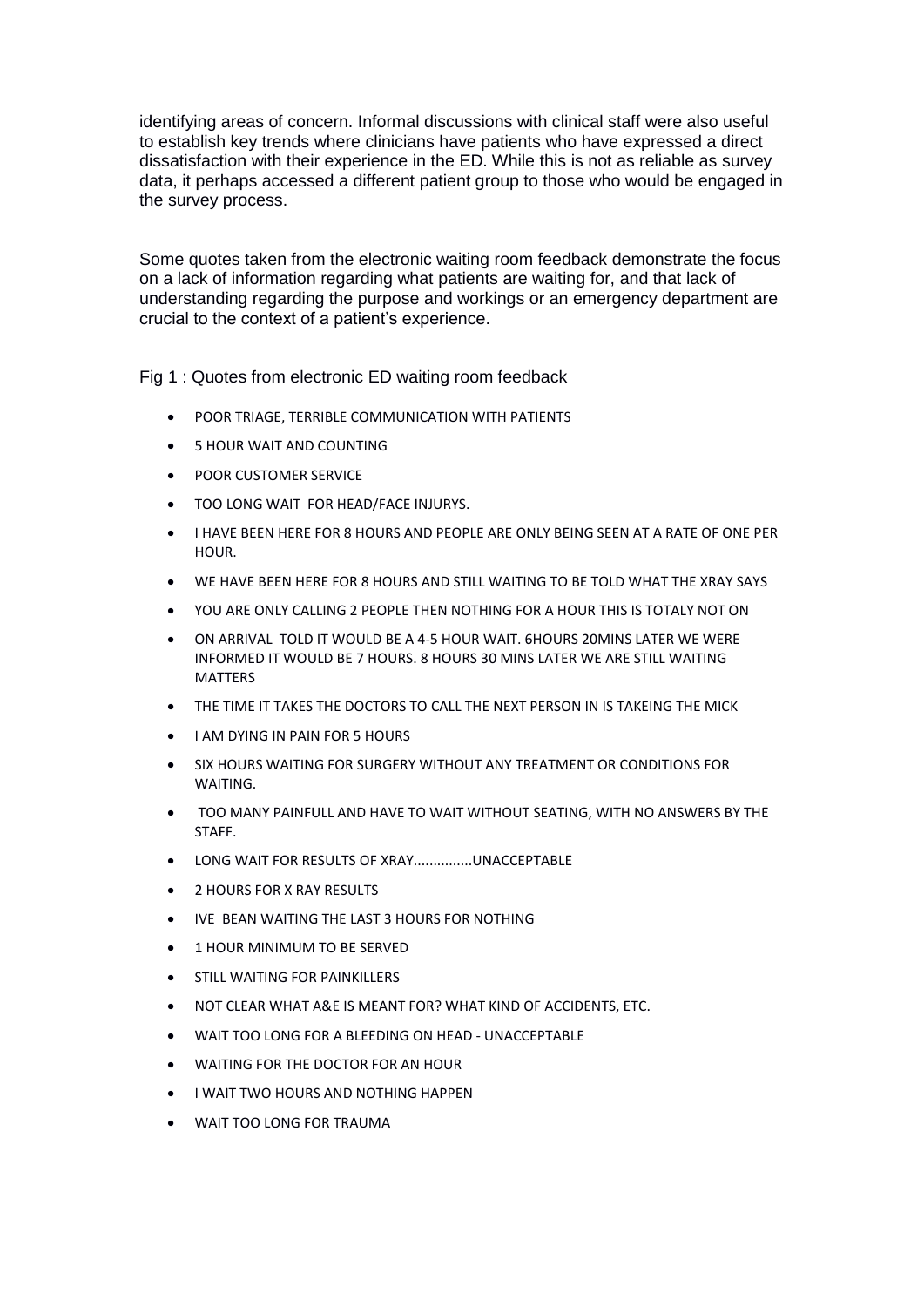#### Fig 2: QIP Driver Diagram

| Aim                                                                 | <b>Primary Drivers</b>                                                                               | <b>Secondary Drivers</b>                                                   | <b>Change Ideas</b>                                                                |
|---------------------------------------------------------------------|------------------------------------------------------------------------------------------------------|----------------------------------------------------------------------------|------------------------------------------------------------------------------------|
|                                                                     | Improve understanding of the<br>purpose, structure and flow of<br>emergency departments              | Patient awareness of breadth of cases<br>seen in ED                        | Provide information about activity                                                 |
|                                                                     |                                                                                                      | Patients in waiting room aware that high<br>acuity patients seen elsewhere | Explain ED clinical areas to patients<br>Explain triage system                     |
|                                                                     |                                                                                                      | Patients aware that multiple entrance<br>and exit points to department     | Explain ambulance/walk in entry<br>Engage with design council project              |
|                                                                     |                                                                                                      |                                                                            | Waiting room graphics                                                              |
|                                                                     |                                                                                                      | Patients aware of expected waiting times                                   | Provide current/estimated wait time                                                |
| Improve patient<br>experience in the<br>Emergency<br>Department and | Improve quality of information<br>received by patient while waiting<br>for clinical assessment       | Patient awareness of what activity they<br>are waiting for                 | Explain process of investigation/review<br>Provide area for clinician to note plan |
| meet quality<br>indicators                                          |                                                                                                      |                                                                            |                                                                                    |
|                                                                     | Give patients greater control and<br>autonomy over what they can<br>expect from their care in an ED. | Encouraging patients to take initiative in<br>progress of their care       | Provide patient with activity checklist<br>Inform patient when to seek help        |
|                                                                     |                                                                                                      | Patient awareness of key information<br>they need on discharge             | Provide discharge checklist to patient                                             |
|                                                                     |                                                                                                      | Patient awareness of personal rights and<br>expectations                   | Define realistic expectations for patients                                         |
|                                                                     | Improve staff awareness of ability<br>of patient experience as important<br>element of care          | Staff knowledge of previous CQC<br>performance                             | Present CQC and audit data to staff                                                |
|                                                                     |                                                                                                      | Staff awareness of evidence base for<br>recognition of patient experience  | Present project at governance meeting                                              |
|                                                                     |                                                                                                      | Engagement of staff in processed to<br>improve patient experience          | Staff training when providing leaflet<br>Training in interaction with document     |

# **Literature Review**

There is an increasing momentum to put patient experience at the heart of quality assessment in the NHS, with significant political and corporate will to improve patient experience when utilising NHS services. This began in simple terms with the Patients Charter in 1991<sup>4</sup>, through the NHS Plan in 2000<sup>5</sup> and up until the NHS constitution for England in 2013<sup>6</sup>, setting out what rights and expectations patients may have when using the NHS.

Initial work by The Kings Fund investigated approaches to measuring patient experience using interview, survey and online feedback data<sup>7</sup>. This summarised that in line with the outcomes framework against which NHS performance is assessed, comprising Accountability, Quality Improvement and Transparency, that Patient reported experience measures (PREMS) should be utilised alongside Patient reported outcome measures (PROMS) and Quality of Life assessments as a marker of quality. This work informed the Department of Health's "Patient Experience Framework<sup>"8</sup>, allowing the DOH to define a list of what matters to patient's and helping therefore define what questions to ask patients to assess their experience when using NHS services.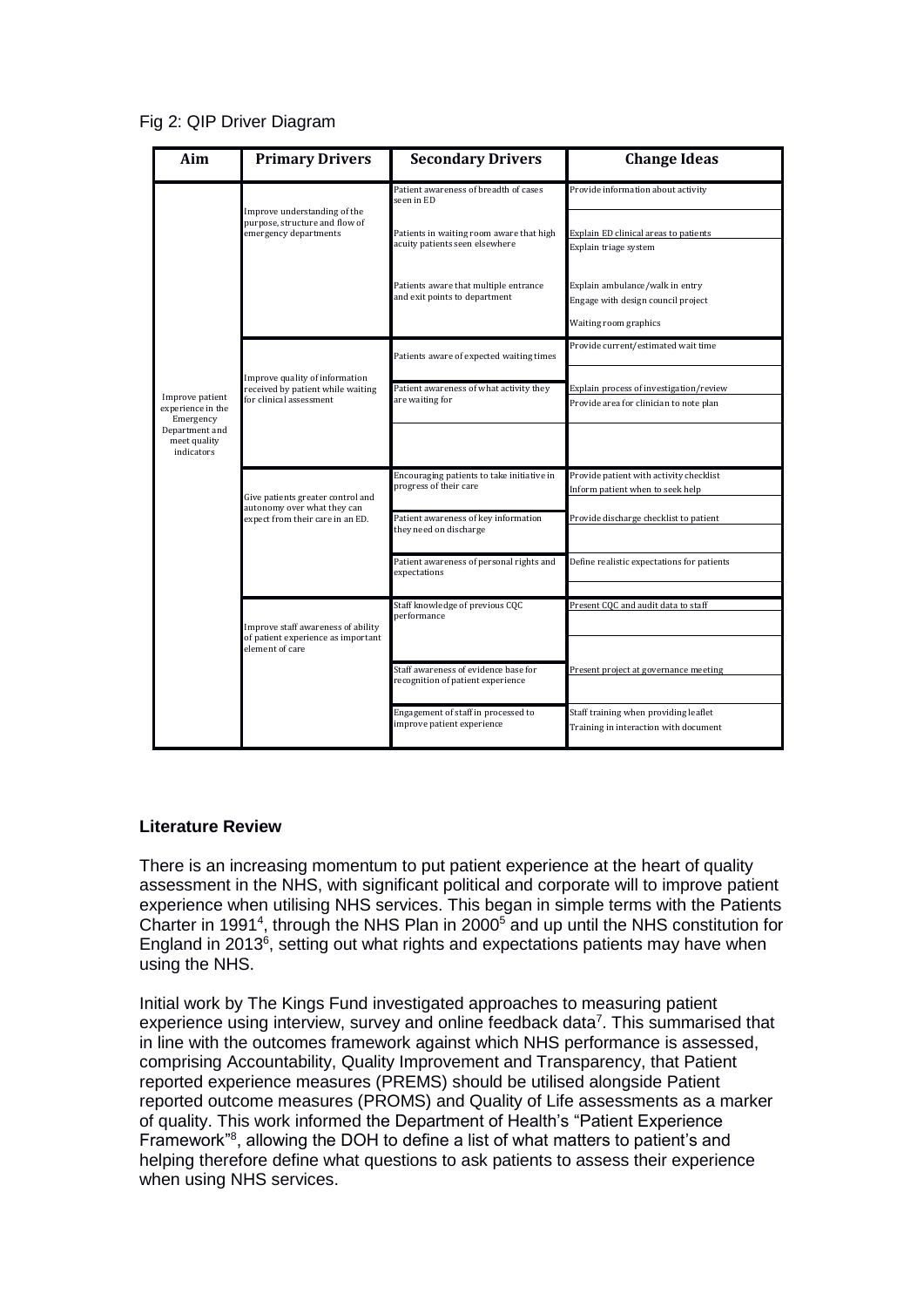The Kings fund research was commissioned by the "NHS institute for innovation and improvement", and sponsored by the "Patient and public experience and engagement team" within the Department of Health. This study involved 50 interviews with patient/carers, a survey of 36 patient/voluntary organisations, analysis of 11000 postings from patient feedback websites, and analysis of 2600 patient experience responses used by hospitals. This provides a good broad source of reliable data but the Department of Health guidance has been based on this single funded project rather than broad analysis of other data.

As this work allowed a validated method of assessing Patient Experience, the NHS National Patient Survey<sup>2</sup> was able to gather information regarding patient experience in Emergency Departments retrospectively via questionnaires, and inform CQC assessment and comparison of individual departments. There are great challenges to assessing patient experience in emergency departments, owing to factors such as the validity of responses either during an acute illness, when patients are intoxicated, or recall for surveys a significant time after a stressful event  $9,10$ , but there are now validated tools to attempt to address this.<sup>11, 12</sup>

Alongside this national framework for assessment and improvement of patient experience, there has been an increasing interest amongst clinicians to look more closely at what affects the quality of experience of patients who attend Emergency Departments and systems that could be introduced to improve experience. Key Quality Indicators<sup>1</sup> have more easily focussed on quantitative outcomes in Emergency Departments, such as wait times, duration of episode, numbers of patients not waiting to be assessed and unplanned return visits, and resources subsequently allocated to optimise departmental performance as such. Many for these factors are intrinsically affected by fluctuations in demand and inpatient hospital resource demands. While patient experience has been demonstrated to deteriorate with factors such as increased wait times<sup>13,14,15</sup>, consistent information provision would be less affected by the unpredictable demand on emergency services.

Waiting times including "wait to be seen", or "time in department" are commonly reported as the most important determinant of patient experience by patients themselves, but a literature review<sup>10</sup> in 2004 suggested at the time, that increased information on arrival in ED and improved interpersonal skills of staff could both improve experience and perhaps decrease patients' perceived waiting times. One study demonstrated that 66% of patient reported receiving no information at all on arrival to the ED<sup>13</sup>, while those who had received information demonstrated a statistically significant improvement in not only general experience, but interestingly in their experience of the respect and attitude subsequently shown by staff, and satisfaction with subsequent information received.

As there is reasonable evidence that information on arrival may improve patient experience, then it must be considered what type of information is most effective. It has been shown that predicted waiting times on arrival are inherently inaccurate when using a retrospective linear regression model to generate predicted times<sup>16</sup>, and this inaccuracy may impair general overall experience, so it is likely that generic accurate information will be of most use. It has also been demonstrated that environmental factors such as noise, security and comfort can affect experience<sup>14,17</sup>, and even if these cannot be readily modified, a better understanding of these situations and challenges for patients may improve patients' perception of such factors.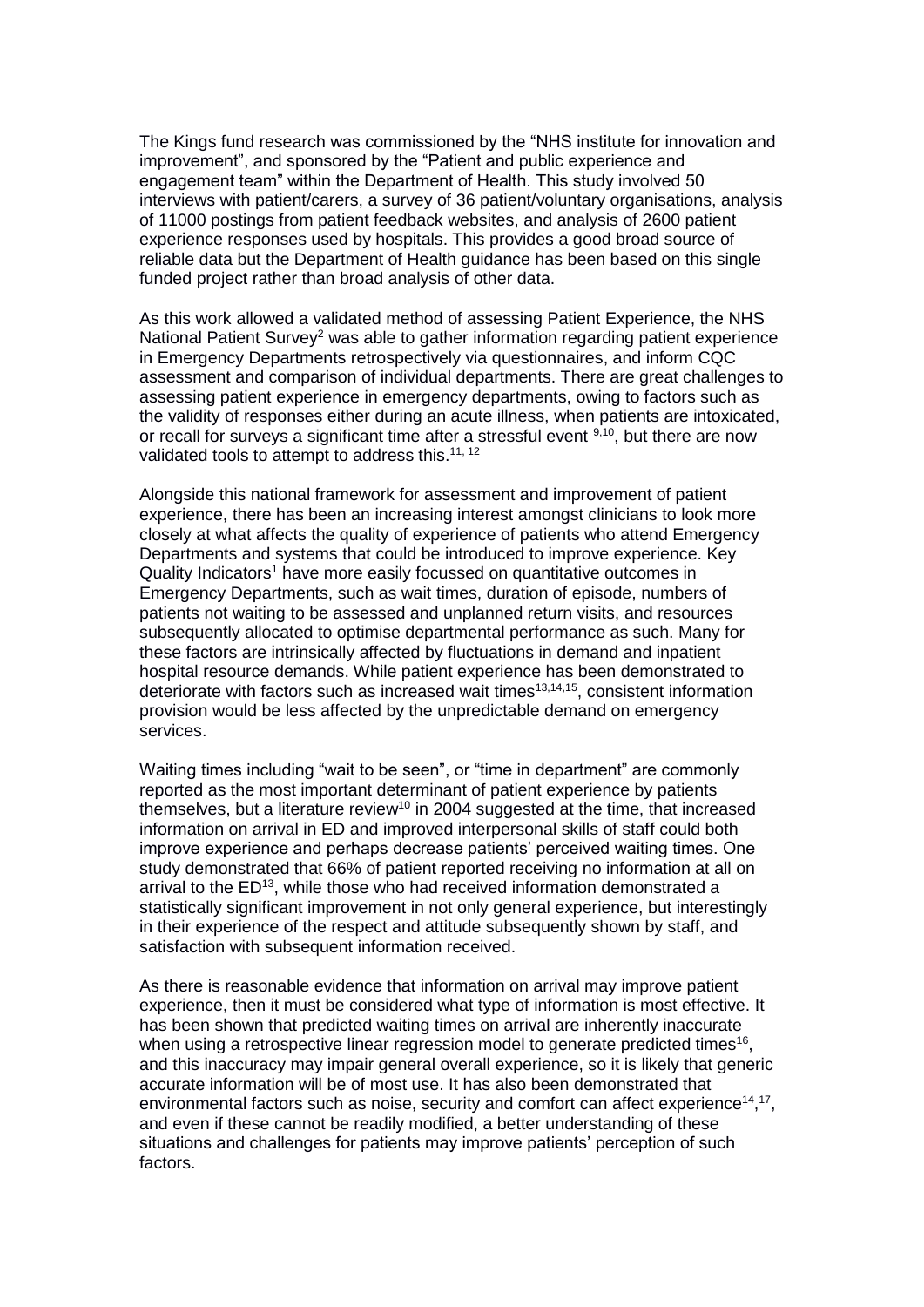# **Team assembly**

The following project team was assembled:



This project began with a small team of local clinicians, and while many stakeholders began to put momentum behind the project and take on key roles in facilitating the progress of this work, I consider the small project team to have remained the same.

Once our initial planning meeting had established our expectation and timeline for this project, we recognised that while clarifying the extent and detail of the problems with patient experience locally and preparing an intervention locally would be a reasonably straightforward challenge, the great complexity of this project would be taking on an intervention on a scale that would without doubt include a complex array of stakeholders, who would likely have strong feelings and potential restrictions on this project.

It was therefore decided that within the team, I would take a strong lead on navigating the journey of the project, and enable the team members to utilise their strengths in engaging local staff and providing guidance and education regarding local processes and expectations.

 regularly oversaw progress to ensure the project remained an appropriate RCEM QIP, while also meeting our local departmental leads, and gave advice on local trust structure and contacts. **Also provided access to the** senior clinical and management teams throughout the project, while was instrumental in engagement with nursing and clerical staff, as well as coordinating the audit patient surveys.

provided a direct link to the Design council project which through oneon-one and committee meetings, allowed the projects to work in unison to a positive conclusion.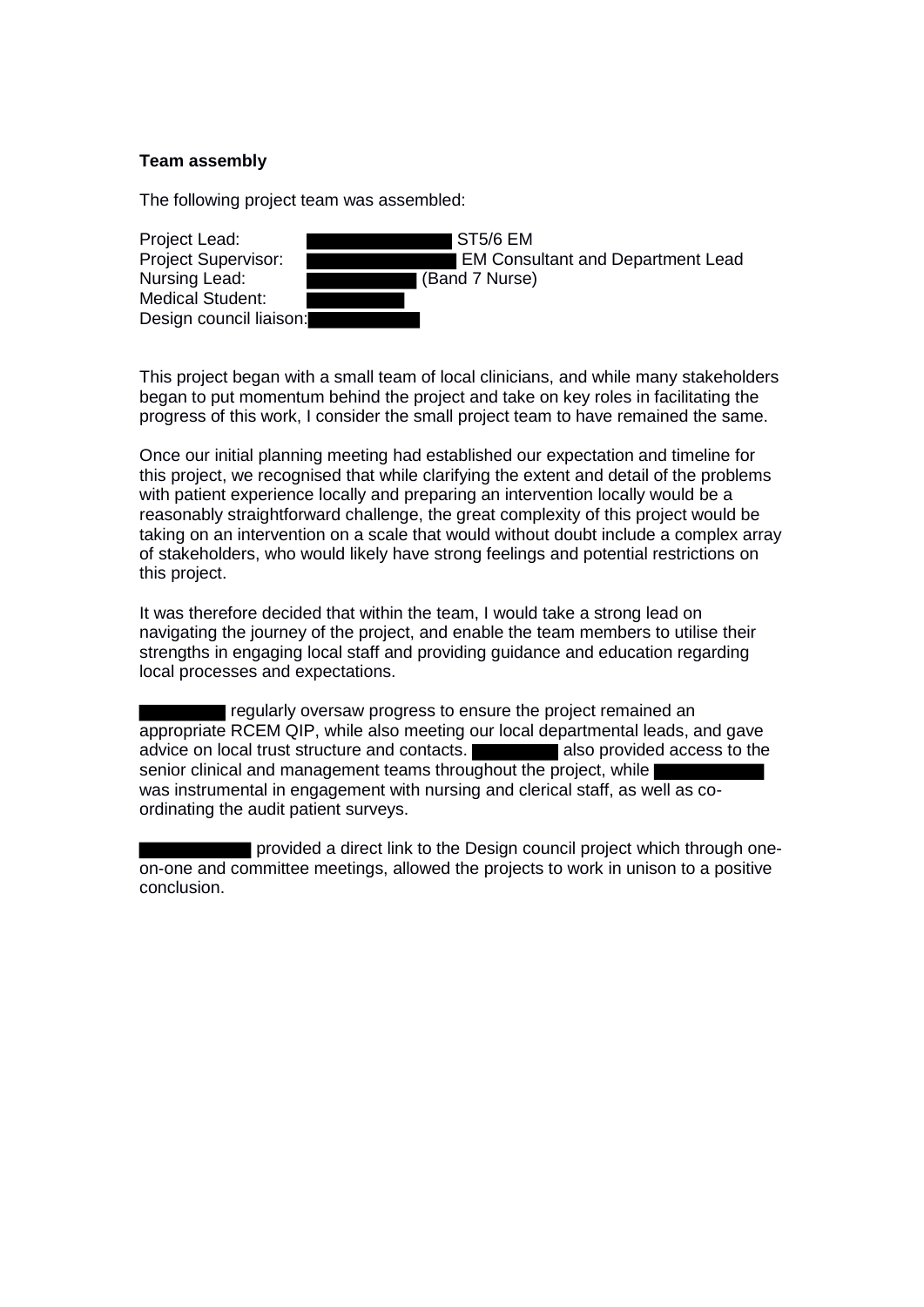#### **Engagement with stakeholders**

The stakeholders in this project are complex, but can be subdivided into the local department, the NHS trust, patients themselves and the Design Council Project. The diagram below gives an indication of the groups immediately involved.



The challenges with a project such as this are also complex. Firstly there is the engagement of front-line staff whose clinical work and experience we are trying to assess and influence. It was important to be honest and open with staff during the survey and assessment process and ensure clinical staff have an opportunity to provide comment on the project and planned interventions, and this was achieved with opportunistic verbal explanations, clinical governance presentations, and emailing stake holders updated drafts of project materials inviting comment, including all Emergency Department consultants and senior nursing staff.

Secondly, this project overlaps with the work of others within the trust. The support of the Trust Patient Experience team was essential, and so there was regular communication with their lead during project planning. Their support made it simpler to gain trust approval for conducting questionnaires with patients in clinical areas, and helpful changes were suggested via this process. Similarly the Trust team regarding Patient information, along with patient material design and production were closely engaged with to ensure all work met the requirement for any official trust documentation and patient information.

Thirdly, there was a simultaneous grant via a Design Council Project focussed on reducing patient violence and aggression in the ED which integrated well with this project, allowing new instalments of information for patients to complement this projects intervention, and benefit both projects. (Nurse Consultant) was the lead for the Design Council project and we worked alongside one another closely and positively, while I joined the Design Council project committee to improve communication links.

Finally, and most importantly, patients are the key stakeholder in this project, and so during the survey process patients were informed that questionnaires were related to attempts to improve patient experience, and the subsequent repeat survey process allowed to us to engage and reflect on whether patients felt they had benefitted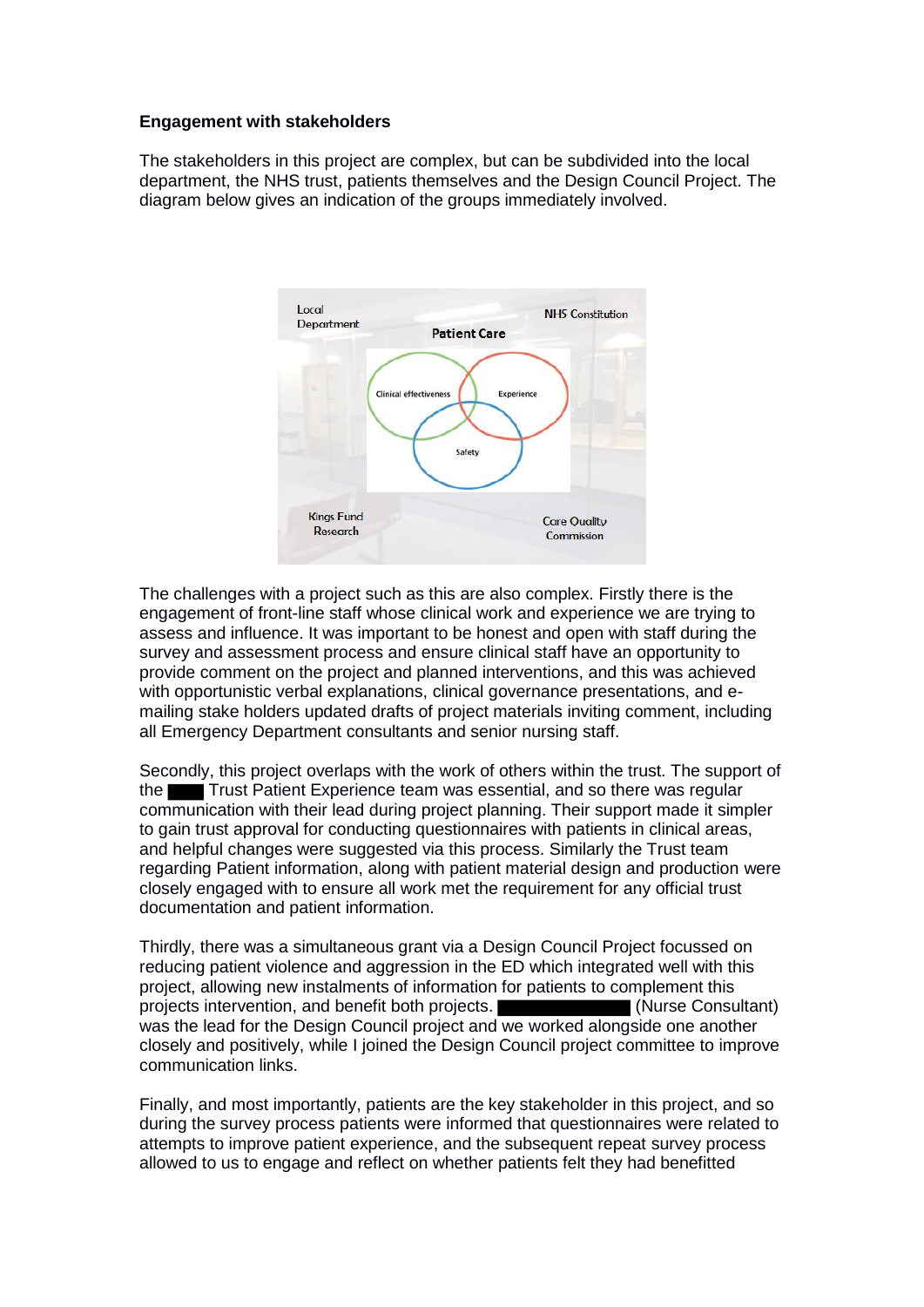

#### **Development & Implementation of assessment mechanisms**

The process measures set out in the patient survey would form the basis of measurement of the success of the project. We would expect the intervention to provide an initial positive effect on markers of positive patient experience, but the necessary engagement of other stakeholders, would hopefully provide other benefits with increased staff awareness of patient experience, and this may be seen in other trust markers such as "friends & family" approval surveys.

#### **Quality management process and project plan**

A timeline of the key events in this project allow for a sense of the development of the "patient passport" and its introduction. This project works along the framework in the figure below, and while there is a single main "intervention" when the passport is introduced, the project can be seen as a series of more minor PDSA cycles in its development. It should be noted, however, that other than the work alongside the Design Council project for ED graphics, there would be no expected improvement in outcomes until the main intervention, so I cannot demonstrate any gradual improvement in outcomes in response to the initial PDSA cycles.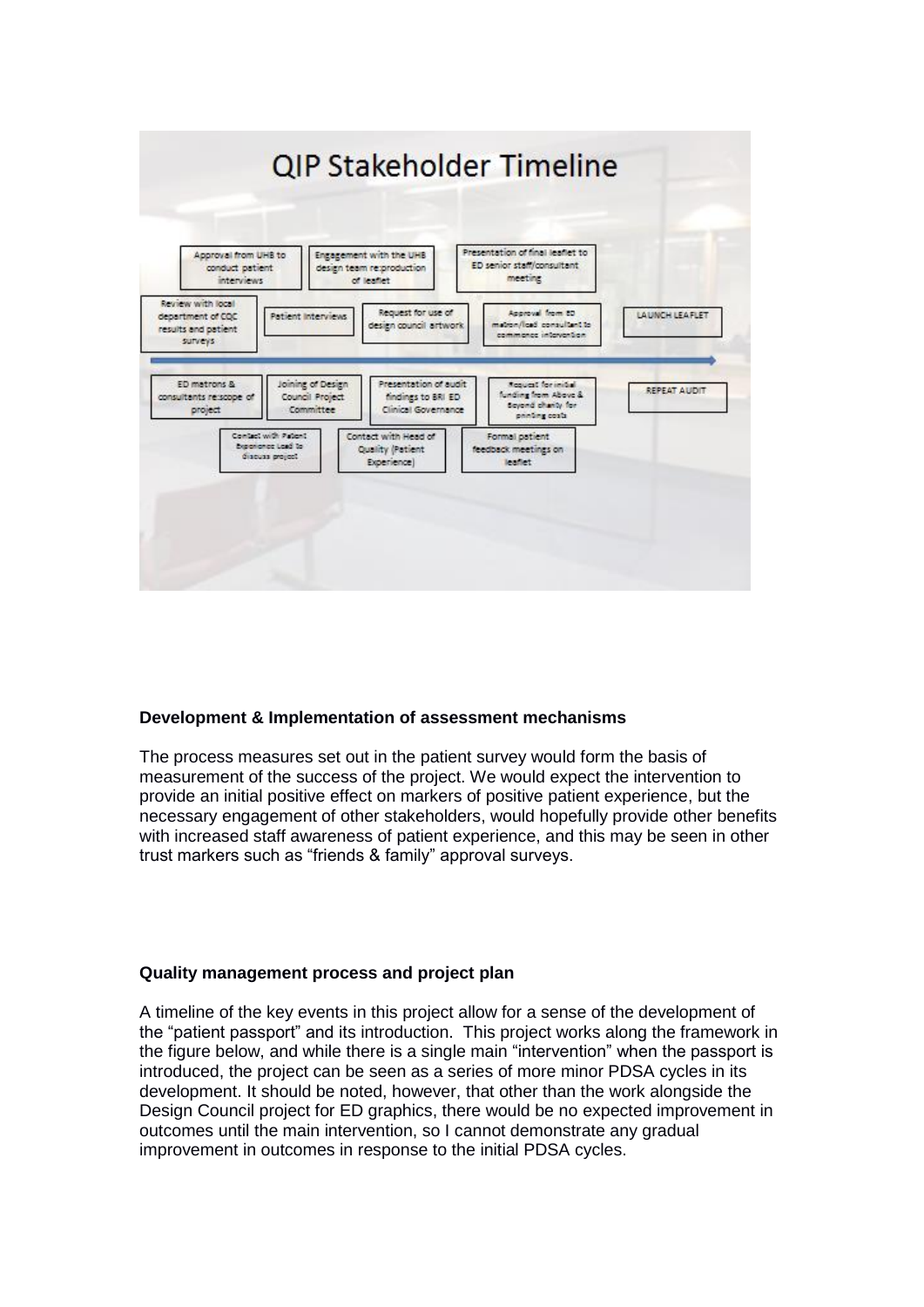# The PDSA Cycle for Learning and Improving



# **Cycle 1: First iteration of Patient Passport produced**

#### PLAN

The questions raised are based on the CQC Patient Satisfaction questionnaire, and in response to areas where our local trust could focus improvements in response to the most recent results. The prediction is that an apparent lack of quality patient information and a reliance on busy clinicians and clerical staff to keep patients informed at all steps of their journey would lead to deficiencies in patient experience and satisfaction. A focussed questionnaire based on the key CQC areas in need of improvement allowed us to objectively measure patient experience. These are process measures to ensure we are compliant with recognised quality care.

We decided that partly due to the fluid nature by which patients can move between areas of the department, and to give the best overall impact, that we would both study and make an intervention in all areas of the department. We therefore aimed to conduct 40 questionnaires in the main ambulant waiting room area, and 60 questionnaires in the non-ambulant nurse-supervised cubicles area. The survey was proposed to the UHB Trust team responsible for patient experience and they approved the structure with minor amendments.

#### DO

We obtained the following data using the planned questionnaire/survey format.

| <b>MAJORS</b> Question                                                  | Yes | <b>No</b> | $\%$ |
|-------------------------------------------------------------------------|-----|-----------|------|
| Have you been told how long you would wait to be<br>seen by a clinician | 14  | 46        | 23%  |
| Were you offered pain relief when you were seen                         | 52  | 8         | 87%  |
| Did you know where you/relatives could obtain<br>refreshments           | 37  | 23        | 62%  |
| Did you at any stage feel threatened by other patients<br>or visitors   | 8   | 52        | 13%  |
| Do you know what the next thing you're waiting for is                   | 41  | 19        | 68%  |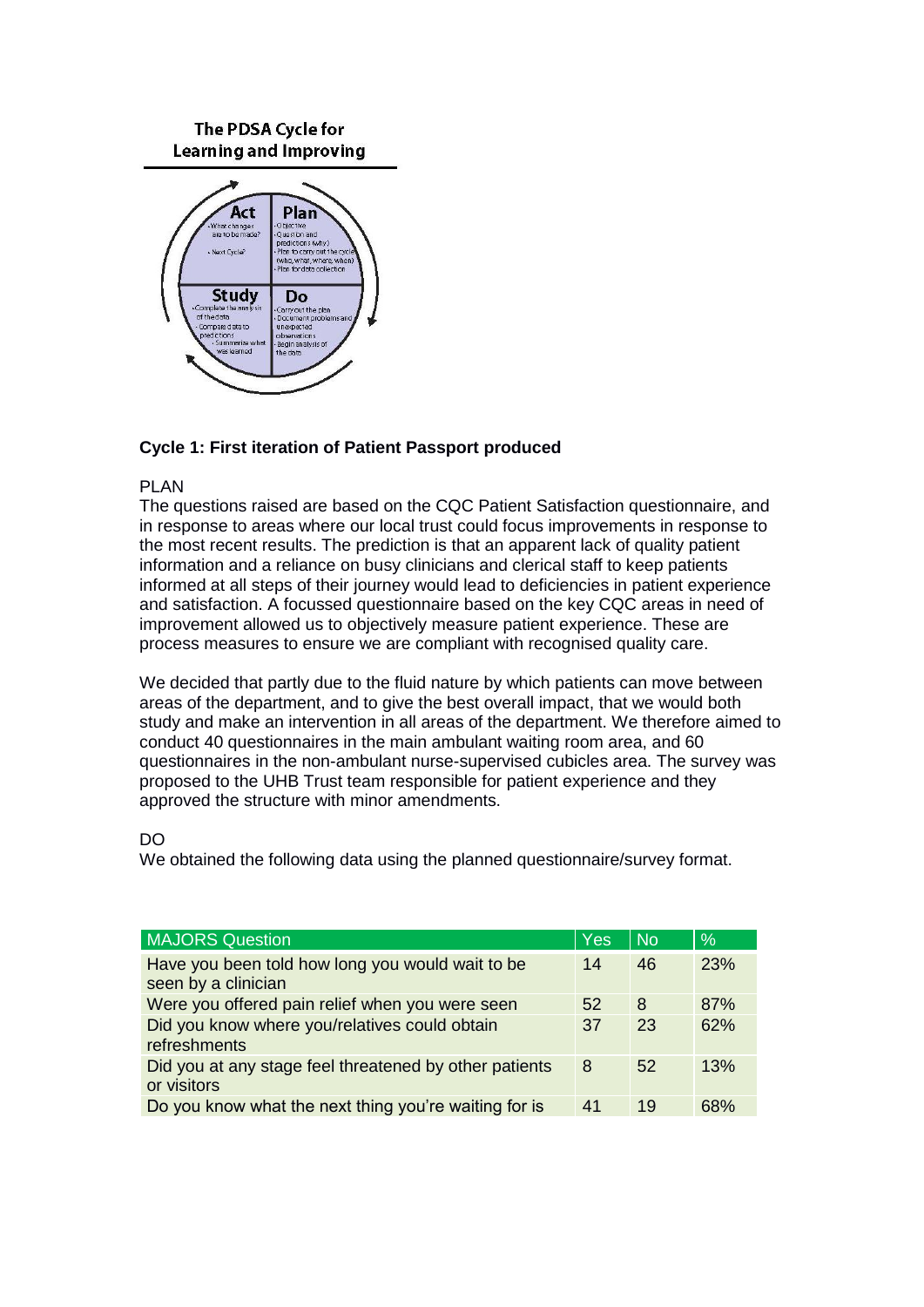| <b>WAITING ROOM Question</b>                                            | <b>Yes</b> | <b>No</b> | $\%$ |
|-------------------------------------------------------------------------|------------|-----------|------|
| Have you been told how long you would wait to be seen<br>by a clinician | - 5        | 35        | 12%  |
| Were you offered pain relief when you were seen                         | 35         | -5        | 87%  |
| Did you know where you/relatives could obtain<br>refreshments           | 10         | 30        | 25%  |
| Did you at any stage feel threatened by other patients<br>or visitors   | 15         | 25        | 37%  |
| Do you know what the next thing you're waiting for is                   | 9          | 51        | 15%  |

The data was analysed, and the planned intervention was to produce a generic patient information passport that they could receive at registration and would educate and guide them through their journey in the Emergency Department. The information would empower the patient to understand the potential steps in their journey, why there may be multiple periods of waiting, and what they could expect to happen next. The passport would encourage patients to ask relevant questions regarding their management, but aim to satisfy more common queries and not require additional interactions with staff.

# **STUDY**

Review data with regard to expected findings from CQC results

### **ACT**

Confirm need for ongoing project and develop intervention to improve patient experience

# **Cycle 2: Patient passport shown to senior staff and management**

### PI AN

There was now a clear need established to make efforts to improve patient information as a key step in improving patient experience. A positive response to this plan within the trust was expected, and due to the problems being common and affecting staff negatively, I expected a positive and informed response to the project from within the department.

# DO

I confirmed with my senior project supervisor that an intervention such as a patient passport would seem to meet the deficiencies noted in our survey data, while I engaged with the Patient Experience team within the trust, and received encouragement to progress with the project. Responses as expected were positive and others were enthusiastic about the project.

# **STUDY**

The engagement locally encouraged me that the prediction was correct, and there was adequate momentum and enthusiasm with this project to move onto development of a patient passport.

# ACT

Begin development of the advanced patient information leaflet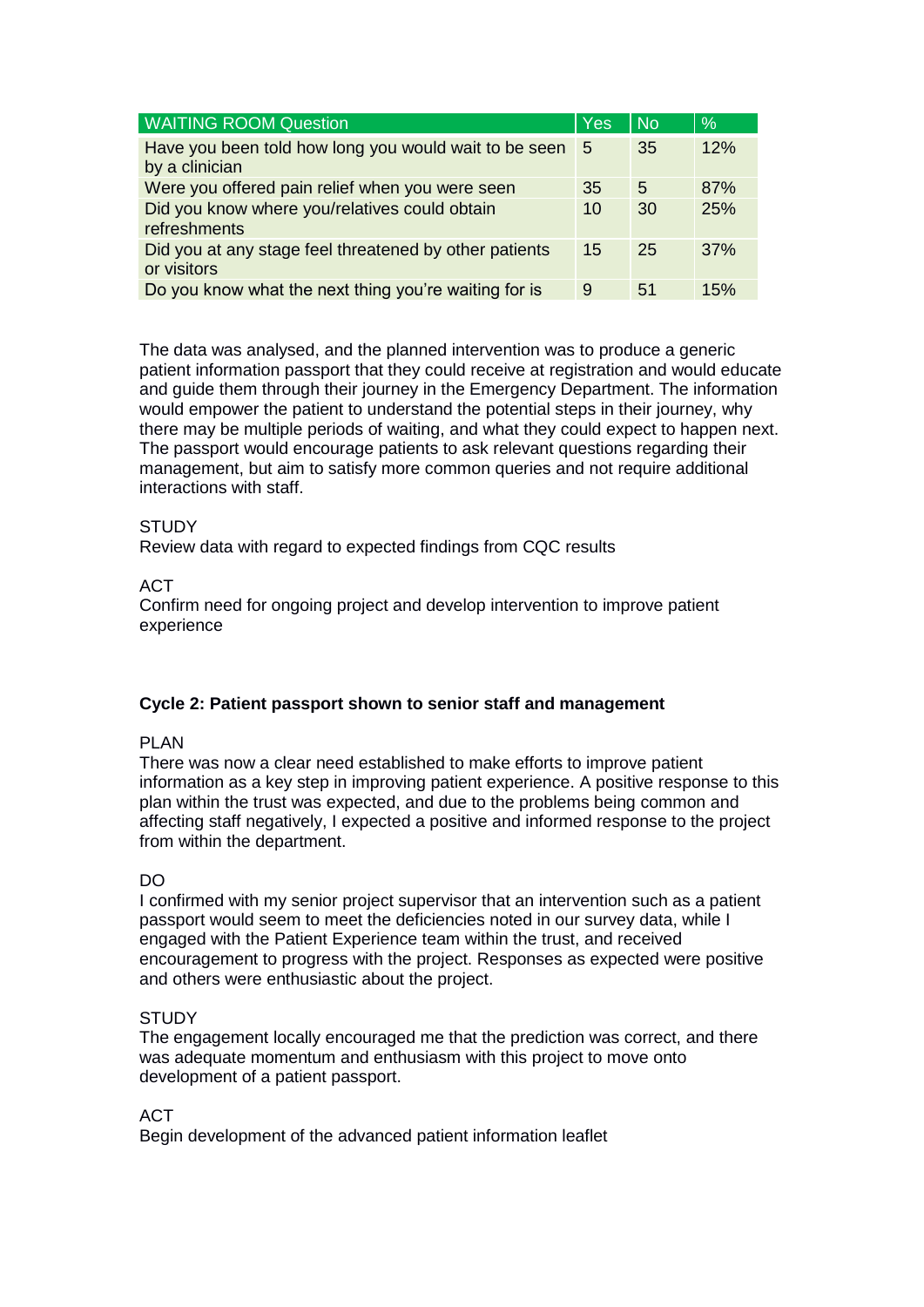# **Cycle 3: Development of patient guide to the ED**

### PI AN

The aim was to develop simple, informative leaflet that encompassed the direct deficiencies of patient information highlighted in the survey, while engaging with the design council artwork that would be visible throughout the ED, and also acknowledging an opportunity for experienced staff to include information they felt would be relevant and helpful to our ED patients.

# DO

I provided basic wording on clear areas such as waiting times, the reasonable expectations of an ED patient, a "who's who" of staff and simple information regarding refreshments and other conveniences. The Design Council "flow diagram" of the clinical journey through the department was incorporated into the plans, and this was all passed to the UHB trust design and patient information team. A draft leaflet was produced.

#### **STUDY**

This initial leaflet was presented at a meeting of senior clinicians and management staff in the ED, and both immediate and delayed feedback was obtained regarding any changes to the leaflet and any additional pieces of information. Key additions were the provision of onward travel information, and clarification of alternatives ways to seek urgent care beyond the ED.

### ACT

Feedback was passed onto the trust design team, along with new wording and information requirements, to allow a final draft production.

# **Cycle 4: Draft Patient Passport shown to 10 patients**

#### PLAN

Once the final leaflet draft was completed, the aim was to see how a selection of patients would assess the leaflet and check whether it used appropriate language, and whether patients found the format and content acceptable.

#### DO

10 randomly selected patients were given the final draft of the leaflet while in the Emergency Department and asked to fill out an anonymous feedback/assessment found, which is standardised for all trials of patient information within the trust.

#### **STUDY**

Feedback from patients was positive and no major amendments were suggested.

# ACT

Progress to launch of trial introduction of leaflet and assessment of any effect on patient experience.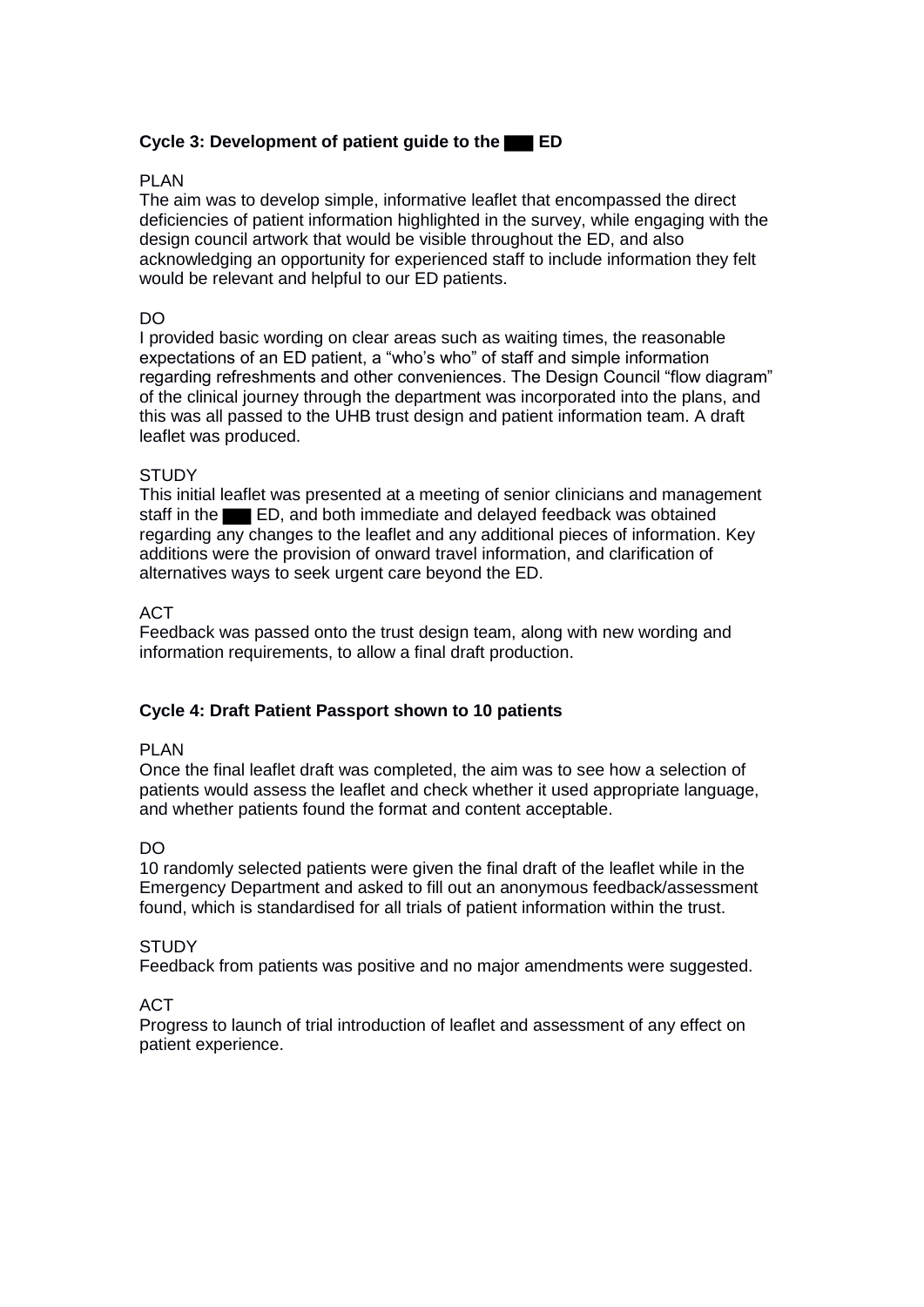# **Cycle 5: 2000 leaflets printed and patient surveys repeated while in use**

# PLAN

I needed to gain initial funding to cover the printing costs of a trial introduction of the information leaflet, and then once produced, confirm the commencement of the intervention with departmental leads. While the trial introduction was in process, I would expect to see a repeat of the patient surveys demonstrate an improvement in patient experience in the ED.

# DO

I applied via the UHB Trust Charity "Above & Beyond" for a £200 grant to produce 2000 patient leaflets initially and commenced production. Once the leaflet was available, it was offered to all patients registering in the ED from the  $10<sup>th</sup>$  June 2017. The initial patient survey was repeated during the period when leaflets were available to patients.

# **STUDY**

Review process measures in patient survey data in ED following intervention.

# ACT

If positive effect demonstrated, move to funding application for long term use in the ED and ongoing reassessment.

# *Sample pages from ED Patient guide:*



# **Outcomes & Effects**

The initial patient feedback on the guide was positive, including the following comments when replying to a standardised feedback proforma for new trust documentation.

- "The information included is clear and concise"
- "Really excellent leaflet"

100% of respondents agreed/strongly agreed that guide was:

- Useful
- Easy to understand
- Explained clearly
- There was enough information in the leaflet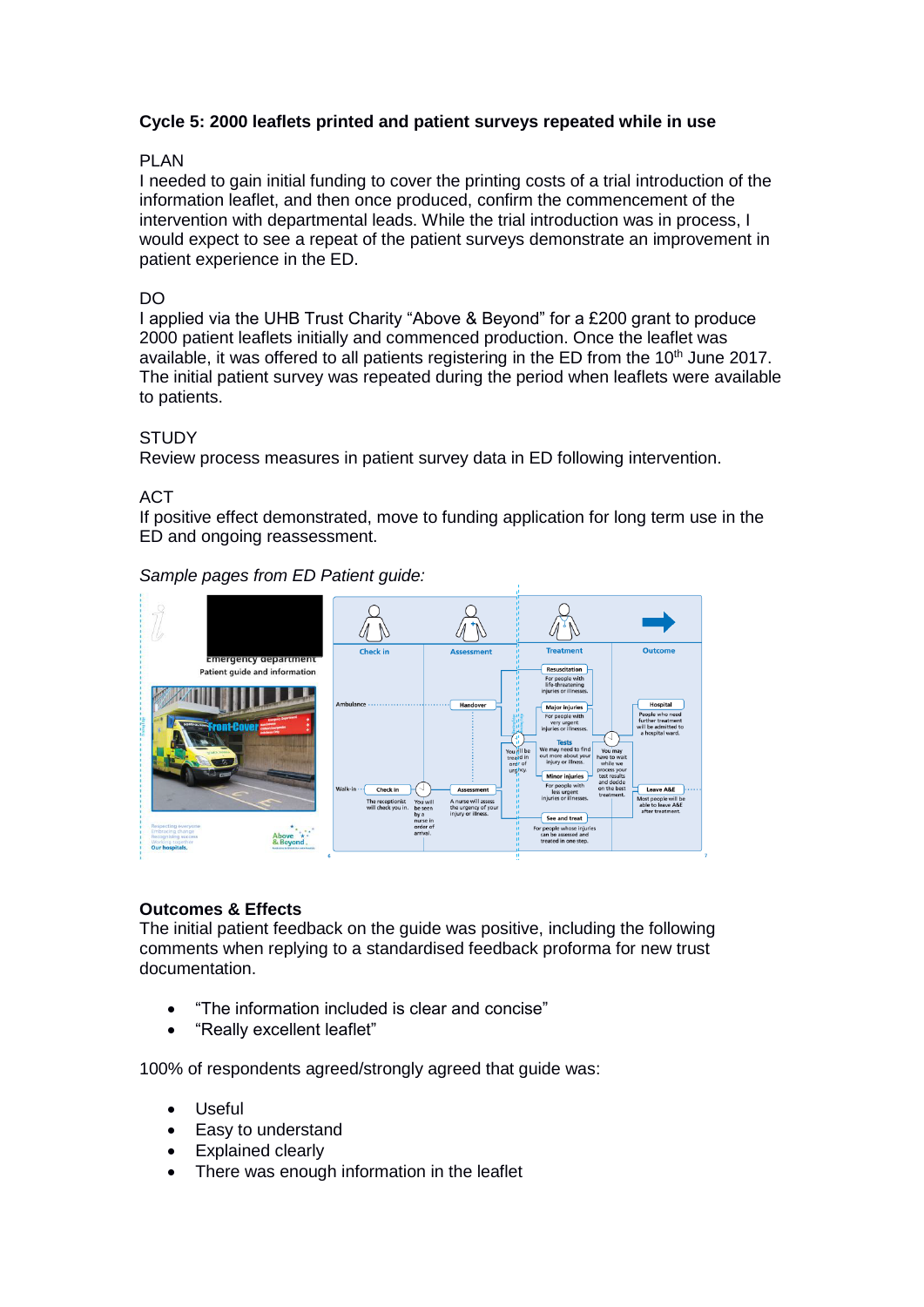| <b>MAJORS Question</b>                                                  | Yes            | <b>No</b>     | $\%$ |
|-------------------------------------------------------------------------|----------------|---------------|------|
| Have you been told how long you would wait to be<br>seen by a clinician | 24             | 16            | 60%  |
| Were you offered pain relief when you were seen                         | 38             | $\mathcal{P}$ | 95%  |
| Did you know where you/relatives could obtain<br>refreshments           | 38             | 2             | 95%  |
| Did you at any stage feel threatened by other patients<br>or visitors   | $\overline{4}$ | 36            | 10%  |
| Do you know what the next thing you're waiting for is                   | 33             |               | 82%  |

| <b>WAITING ROOM Question</b>                                            | <b>Yes</b>     | <b>No</b>      | $\%$ |
|-------------------------------------------------------------------------|----------------|----------------|------|
| Have you been told how long you would wait to be seen<br>by a clinician | -26            | 14             | 65%  |
| Were you offered pain relief when you were seen                         | 37             | 3              | 93%  |
| Did you know where you/relatives could obtain<br>refreshments           | 36             | $\overline{4}$ | 90%  |
| Did you at any stage feel threatened by other patients<br>or visitors   | $\overline{4}$ | 36             | 10%  |
| Do you know what the next thing you're waiting for is                   | 31             | 9              | 78   |

# **Comments relating to Patient information leaflet**

- This helps the experience a lot
- It is not knowing what you're waiting for that is hard
- The information is really clearest
- I didn't realise what was going on away from the waiting room

#### **Reflection**

My reflections on this project can be divided into some distinct areas:

**NHS Trust Structure:** I found this complex, and even using the vast amount of information on trust intranet sites, found it challenging to put together the chain of interests and stakeholders in a project, and how they might interact. It is also not clear for any given project what requirements there are within the trust for each stage of a project, and I have realised that early simultaneous contact at the time of project proposal allow an individual a chance to map those interactions and requirements accurately as they can be unique for each project. This is also reflected in that there will rarely be a senior clinician who can accurately guide you through the expected process as this will unlikely be exactly replicated in other projects, and a broader understanding of levels of governance and trust management is a more useful framework.

**NHS Policy and Values:** Looking deeper into Department of Health aims, and the work of "think tanks" gave me greater insight into the workings of NHS policy at a higher level. This taught me to look for the source of widely publicised initiatives and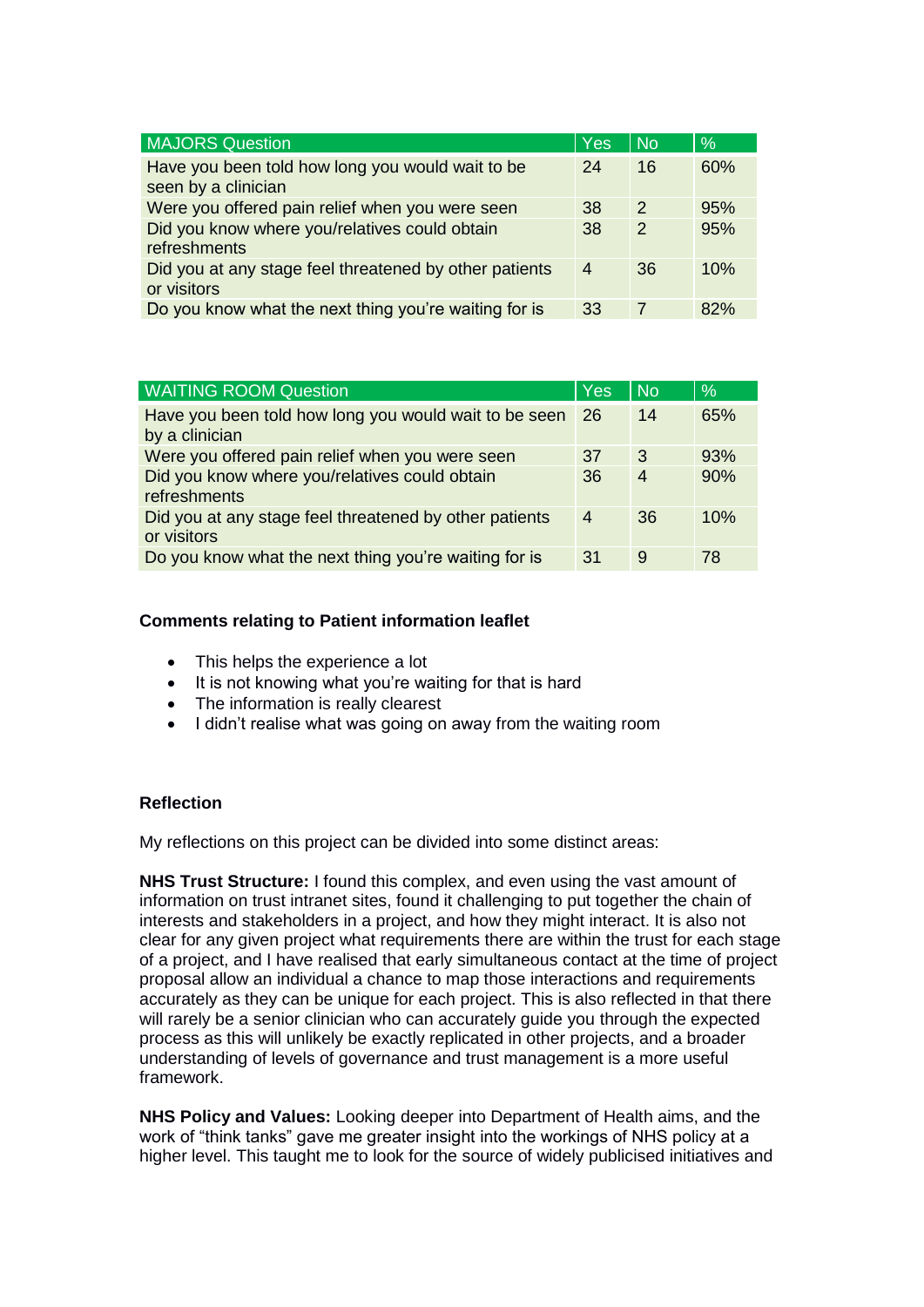targets as the underlying data and evidence require scrutiny to ensure the goals you are aiming for are ones you consider locally valid.

**Patient Experience:** This project caused me to have greater time to reflect on both the nature of patient experience and satisfaction, and spend time to reflect on the words of patients and empathise with their experience in our Emergency Department. I felt as if the true benefit of the project became clearer in time but as an individual, my understanding of patients' frustrations and experience grew.

**Project funding:** I had some insight into the complexities and restrictions on even modest funding with an NHS Trust to make a project succeed, as well as the role of charitable funds. The clearest conclusion was around the concept that generally a project must not only be demonstrated to be effective, but to align with key trust goals and targets, as well as be seen positively within local departments, to have a greater chance of achieving ongoing funding for an intervention.

In summary, it appears the success of a Quality Improvement Project largely requires a clear simple goal mapped to the goals of key stakeholders, in order to generate the momentum for the project. When moving your own experience beyond isolated audit cycles and interventions, I realised that you have to clarify from the outset whether any change you make can be ongoing, and whether you have the dedication and enthusiasm to engage on a sufficient level to make a longer term difference to patient care. I feel as if I came to the challenges in engagement and particularly funding, and importantly that this project is impossible without a funding commitment, much later in the project, having focussed first on what seemed instinctively a good idea answering a specified problem. I would advise anyone now to spend much longer on their project planning, to allow many of these element of project design, stakeholder engagement and reflection to all run concurrently during the project period.

#### **References**

1 Department of Health: Accident & Emergency quality indicators for England. *https://www.gov.uk/government/statistics/accident-and-emergency-quality-indicatorsfor-england-provisional-january-2015*

2 NHS National Patient Survey [http://www.nhssurveys.org/Filestore/AE16/AE16\\_Questionnaire\\_v1.pdf](http://www.nhssurveys.org/Filestore/AE16/AE16_Questionnaire_v1.pdf)

3 Reducing violence and aggression in A&E : through a better experience. The Design Council and Department of Health. *https://www.designcouncil.org.uk/sites/default/files/asset/document/ReducingViolenc eAndAggressionInAandE.pdf*

4 Patients Charter 1991. Putting the citizens charter into practice for the National Health Service

5 NHS Plan 2000: A plan for investment, A plan for reform Presented to parliament by the secretary of state for health.

6 NHS Constitution for England 2012.Department of Health